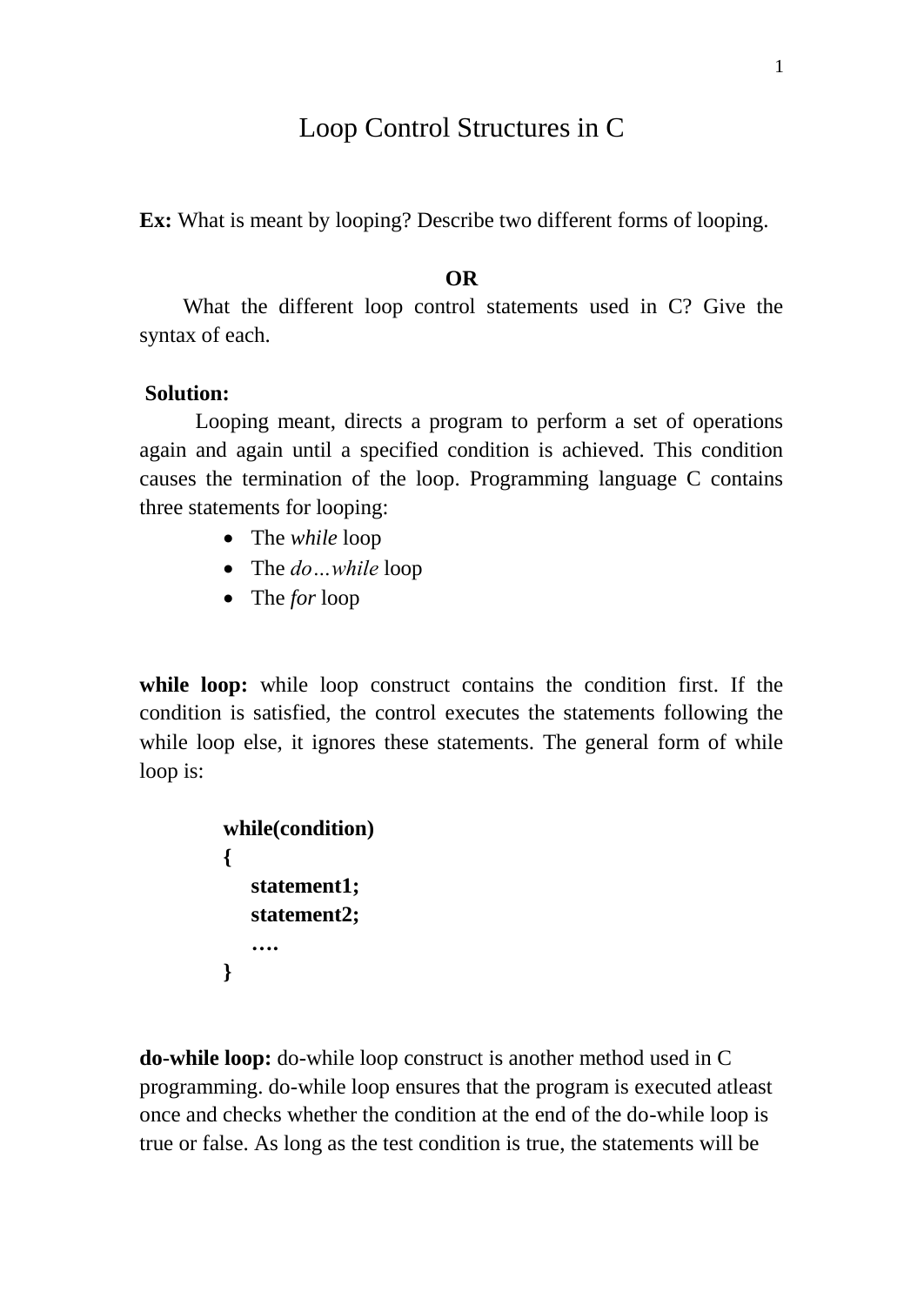repeated. The control will come out from the loop, only when the test condition is false.

The do-while loop has the following form:

```
do 
{
     statement1;
     statement2;
      ………..
}
while(condition);
```
The blocks of statements with in double braces { } following the word do are executed at least once. Then the condition is evaluated. If the condition is true, the block of statements are executed again until the value of condition tested is false.

## **The for loop statement:**

for loop construct is used to execute a set of statements for a given number of times. Thus, it is a shorthand method for executing statements in a loop.

```
The syntax is:
for(initial condition; test condition; incrementer or decrementer)
{
    statement1;
    statement2;
```
}

for loop construct requires to specify three characteristics. These are:

- a. The initial value of the loop counter;
- b. Testing the loop counter value to determine whether its current value has reached the number of repetitions desired.
- c. Increasing or decreasing the value of loop counter by a specified number, each time the program segment is executed.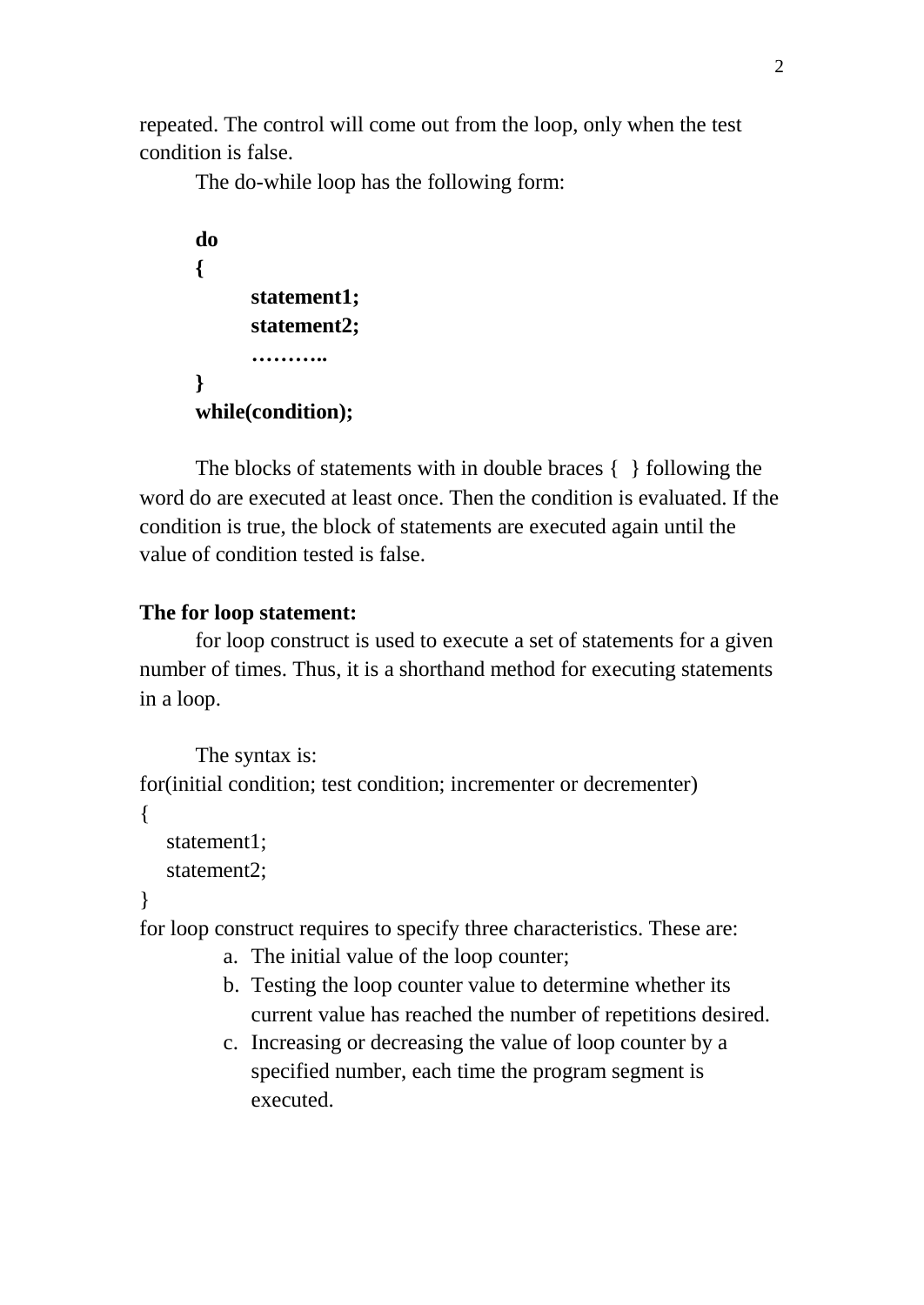**Ex.** What is the difference between while and do-while loop?

## **Solution:**

While loop evaluates a test expression before allowing entry into the loop, whereas do-while loop is executed at least once before it evaluates the test expression which is available at the end of the loop.

While loop construct contains the condition first. If the condition is satisfied, the control executes the statements following the while loop else, it ignores these statements. The general form of while loop is

```
While(condition)
```

```
{
     statement1;
     statement2;
     ……
```
}

do-while loop construct is another method used in C programming. dowhile loop ensures that the program is executed atleast once and checks whether the condition at the end of the do-while loop is true or false. As long as the test condition is true, the statements will be repeated. The control will come out from the loop, only when the test condition is false.

The do-while loop has the following form:

```
do 
{
      statement1;
      statement2;
      …………
}
```
while(condition);

The blocks of statements with in double braces { } following the word do are executed at least once. Then the condition is evaluated. If the condition is true, the block of statements are executed again until the value of condition tested is true.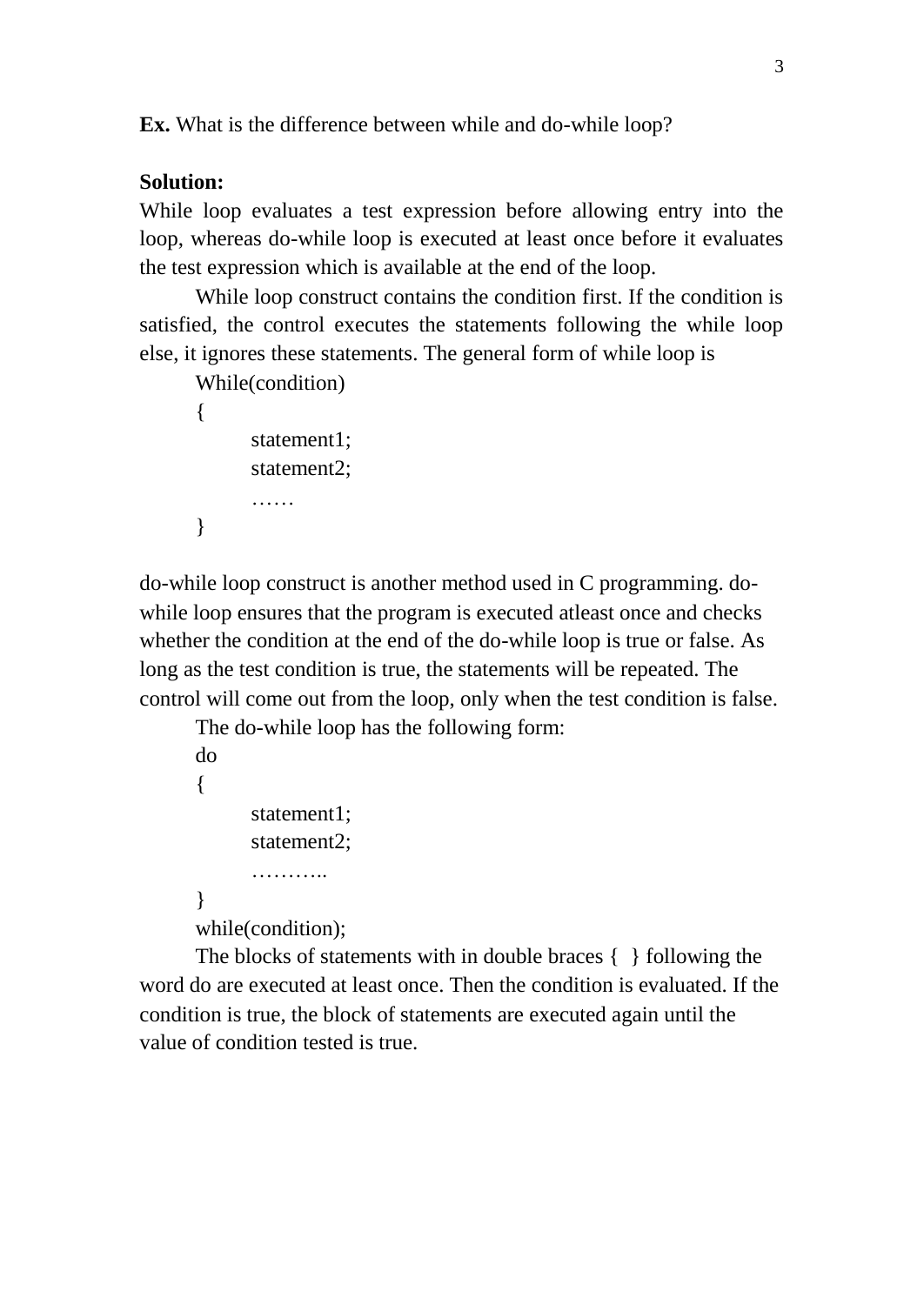**Ex.** What is the minimum number of iteration that

- a. while loop could make ?
- b. do-while loop could make ?

### **Solution:**

- a. while loop could make 0 iteration.
- b. Do-while loop could make 1 iteration.

**Q.6:** Write a C program to generate the Fibonacci sequence 0, 1, 1, 2, 3, 5, 8,….. upto 100

**Solution:** The program to generate the Fibonacci sequence is given below:

```
/* To print Fibonacci series upto 100 */
#include<stdio.h>
#include<conio.h>
main( )
{
       int a = 0;
       int e = 1;
       int b = 1;
       int n, c = 1;
       clrscr();
       printf("The Fibonacci series upto 100 is:\n");
       printf("%d",a);
       do
       {
              printf("%5d",b);
              b = e + a;
              a = e;
              e = b;
              c = c + 1;}
       while(b \leq 100);
       printf("\ln\left(\frac{\text{m}}{\text{m}}\right) any key to exit...\ln");
       getch();
```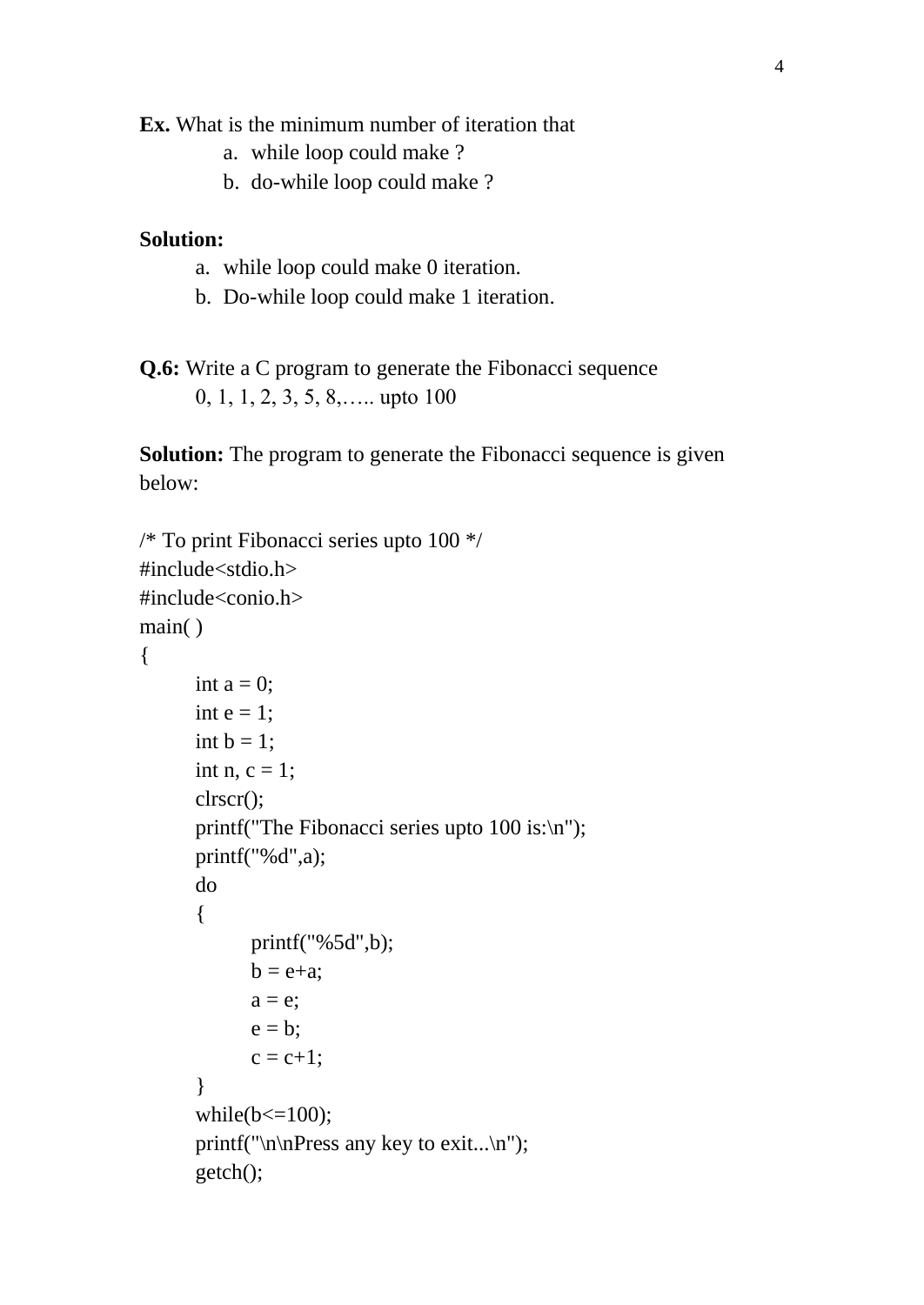return;

} *The output of the above program will be:* The Fibonacci series upto 100 is: 0 1 1 2 3 5 8 13 21 34 55 89

Press any key to exit...

**Ex:** Write a program to read in value of n and then print the first n Fibonacci numbers.

**OR**

Write a C program to print the  $n<sup>th</sup>$  fibonacci number.

### **Solution:**

```
/* To print Fibonacci series */
#include<stdio.h>
main( )
{
   long int a = 0;
   long int e = 1;
   long int b = 1;
   int n, c = 1;
   printf("How many numbers you want in the Fibonacci series ?");
   scanf("%d",&n);
   printf("%d\n",n);
   do
   {
         printf("%d\n",b);
         b = e+a;a = e;
         e = b;
         c = c + 1;}
   while (n \geq c);
 }
```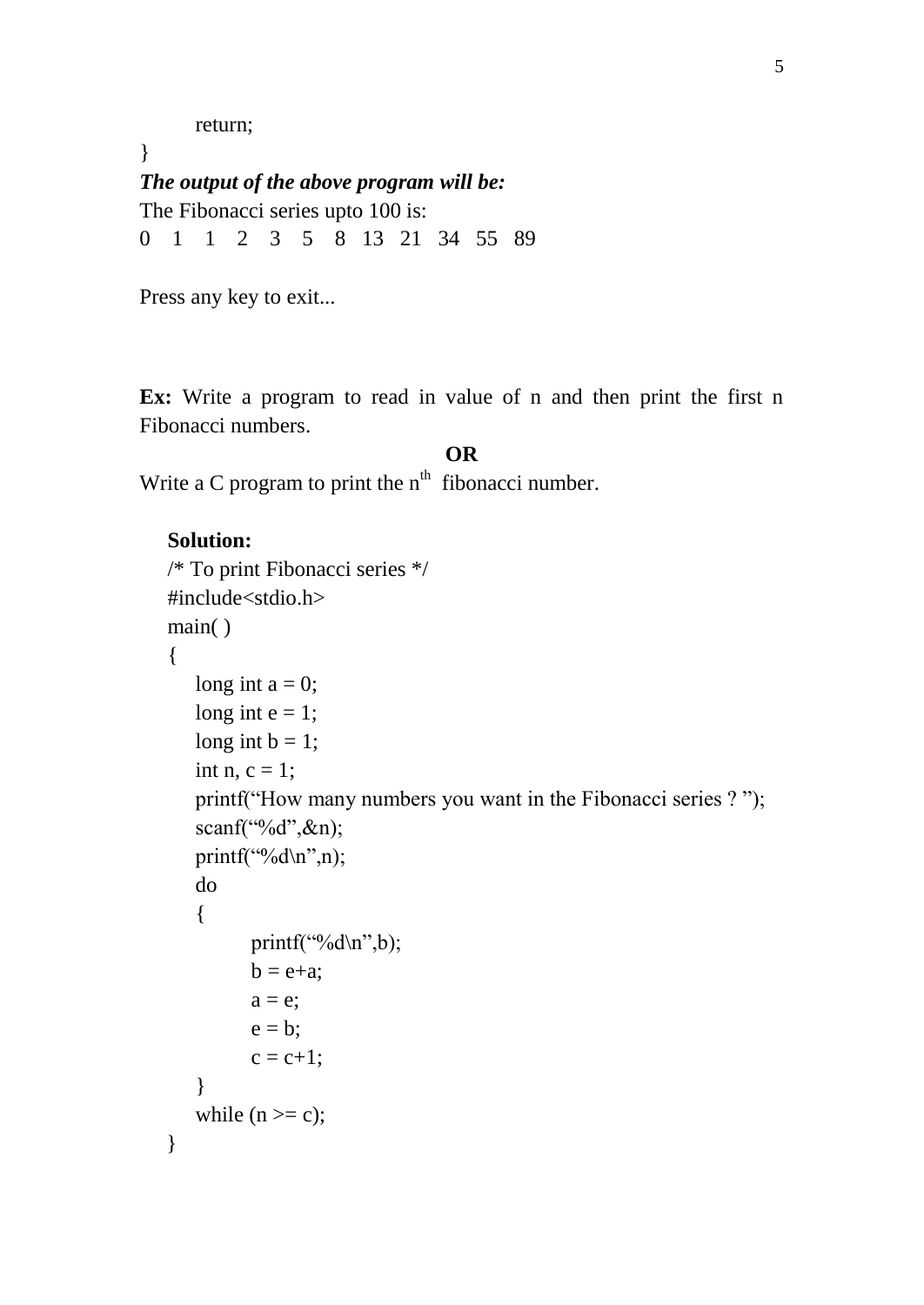**Q.** Give differences between **while** and **do-while** statement.

**Solution:** The differences between while and do-while statement are shown below:

| while statement                                          | do-while statement                                          |  |
|----------------------------------------------------------|-------------------------------------------------------------|--|
|                                                          | 1. The statement block in 1. The statement block is         |  |
|                                                          | while statement is executed at least once                   |  |
|                                                          | when the values of the irrespective of the value of         |  |
| condition is <b>true</b> .                               | the condition.                                              |  |
|                                                          | 2. The condition is $ 2$ . The condition is evaluated       |  |
|                                                          | evaluated at the beginning at the end of the loop. The      |  |
|                                                          | of the loop. The statement statement block is executed      |  |
|                                                          | block is executed if the $\alpha$ again if the value of the |  |
| value of the condition is $ $ condition is <b>true</b> . |                                                             |  |
| true.                                                    |                                                             |  |

**Q.** List a few unconditional control statement in C.

Solution: Statements, which are used to transfer the control to any part of the program without checking a condition, are referred as unconditional statement in C.

Unconditional control statement in C are:

- (i) **break** statement
- (ii) **continue** statement
- (iii) **goto** statement
- (iv) **exit( )** function.

### **goto Statement:**

The **goto** statement is an unconditional transfer of control statement. It is used to transfer the control from one part of the program to another. The place to which the control is transferred is identified by a statement **label**. It has the following form.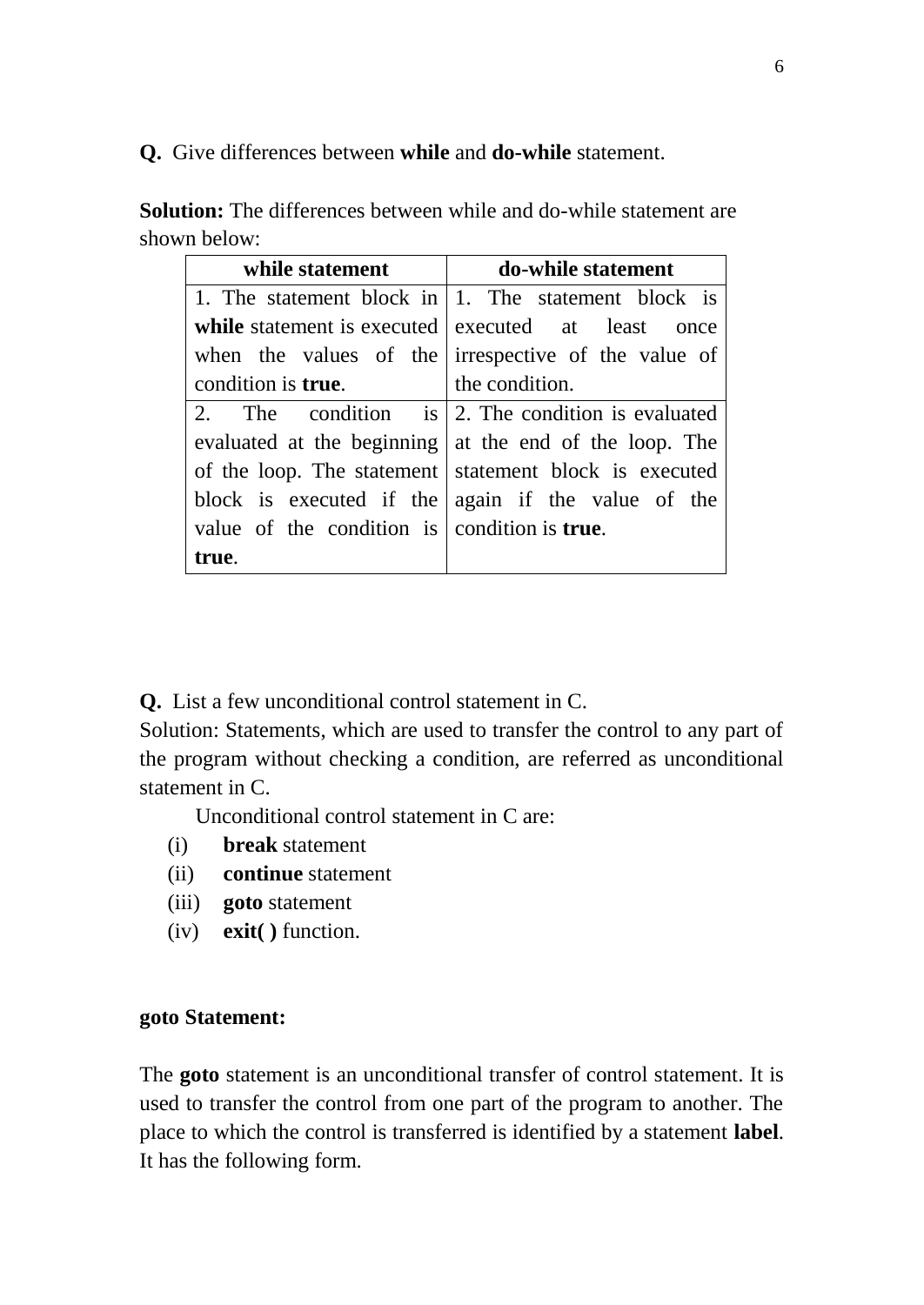### goto label;

Where **label** is the statement label which is available anywhere in the program.

Eg.

| goto display; |
|---------------|
|               |
|               |
| display;      |
|               |

When this statement is executed, the control is transferred to the statement label display which is followed by a comma.

## **break statement:**

The **break** statement is used to transfer the control to the end of a statement block in a loop. It is an unavoidable statement to transfer the control to the end of a **switch** statement after executing any one statement block. It can be used within a for, while, do-while, or switch statement. It has the following form.

break;

Note that a program can be written without this statement other than in a **switch** statement.

```
Eg. 
Consider the following example.
for(i = 1; i \le n; i + j)
{
        -------------
       -------------
       break; -------------
       ------------
}
                --------------------- control transferred to the end of the statement block.
```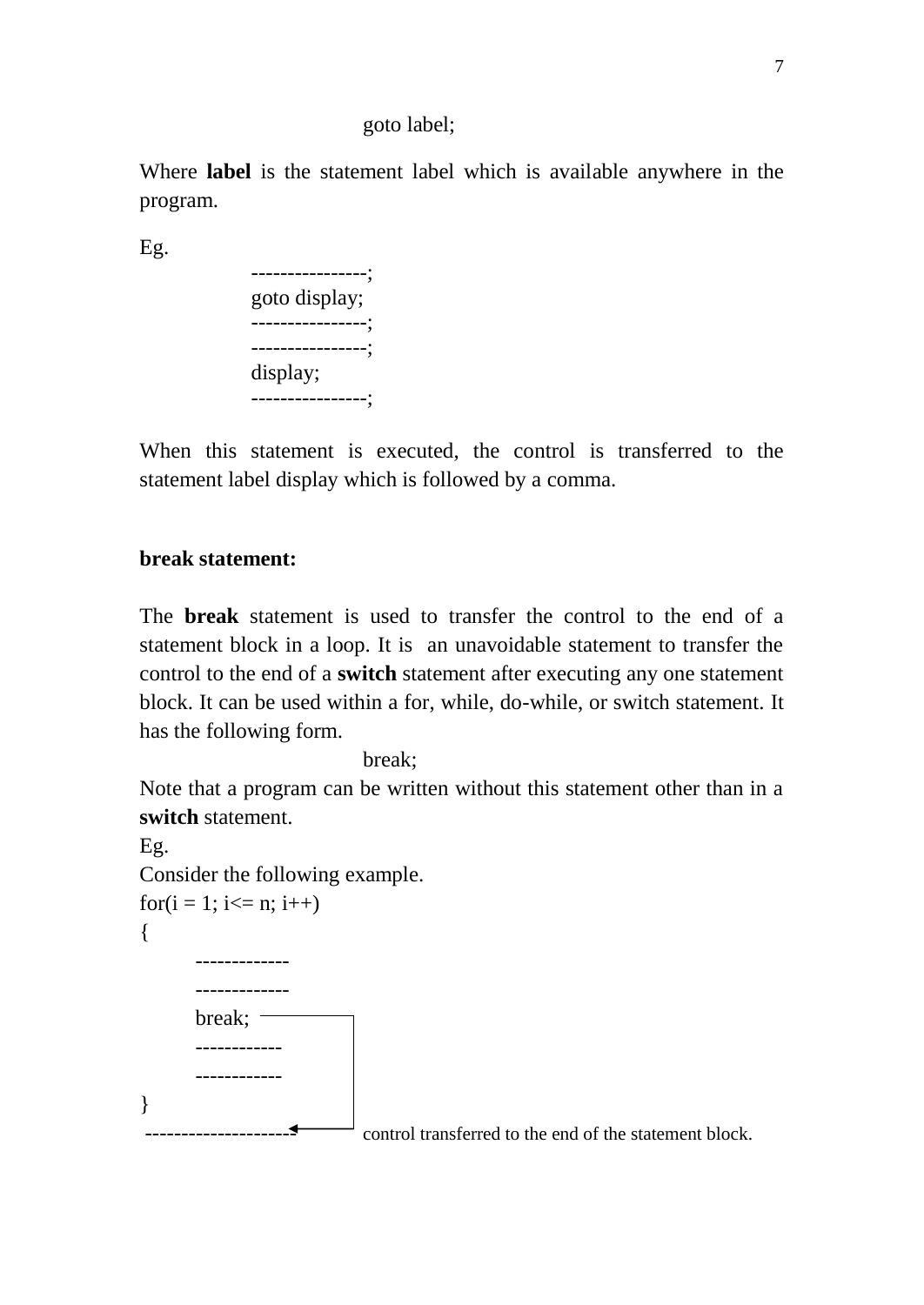## **continue Statement:**

The **continue** statement is used to transfer the control to thebegining of a statement block in a loop.It has the following form.

continue;

```
Eg. 
for(i=1; i\le 20; i++) \leftarrow{ ------------------
   Ch = getche;
   if (ch = "C"){ Control is transferred to the 
      printf("\n C for continue is pressed"); \vert beginning of the block
      continue;
      }
        ---------------------
   }
```
When this statement is executed, the control is transferred to the beginning of the loop such that the loop is repeated 20 times irrespective of the key pressed.

## **Exit () Function:**

The exit () function is used to transfer the control to the end of a program( i.e. to terminate the program execution). It uses one argument in () and the value is zero for normal termination or non zero for abnormal termination.

Eg.

```
if(n < 0)
{
      printf("\n Factorial is not available for negative numbers");
      exit(0);}
------------------;
```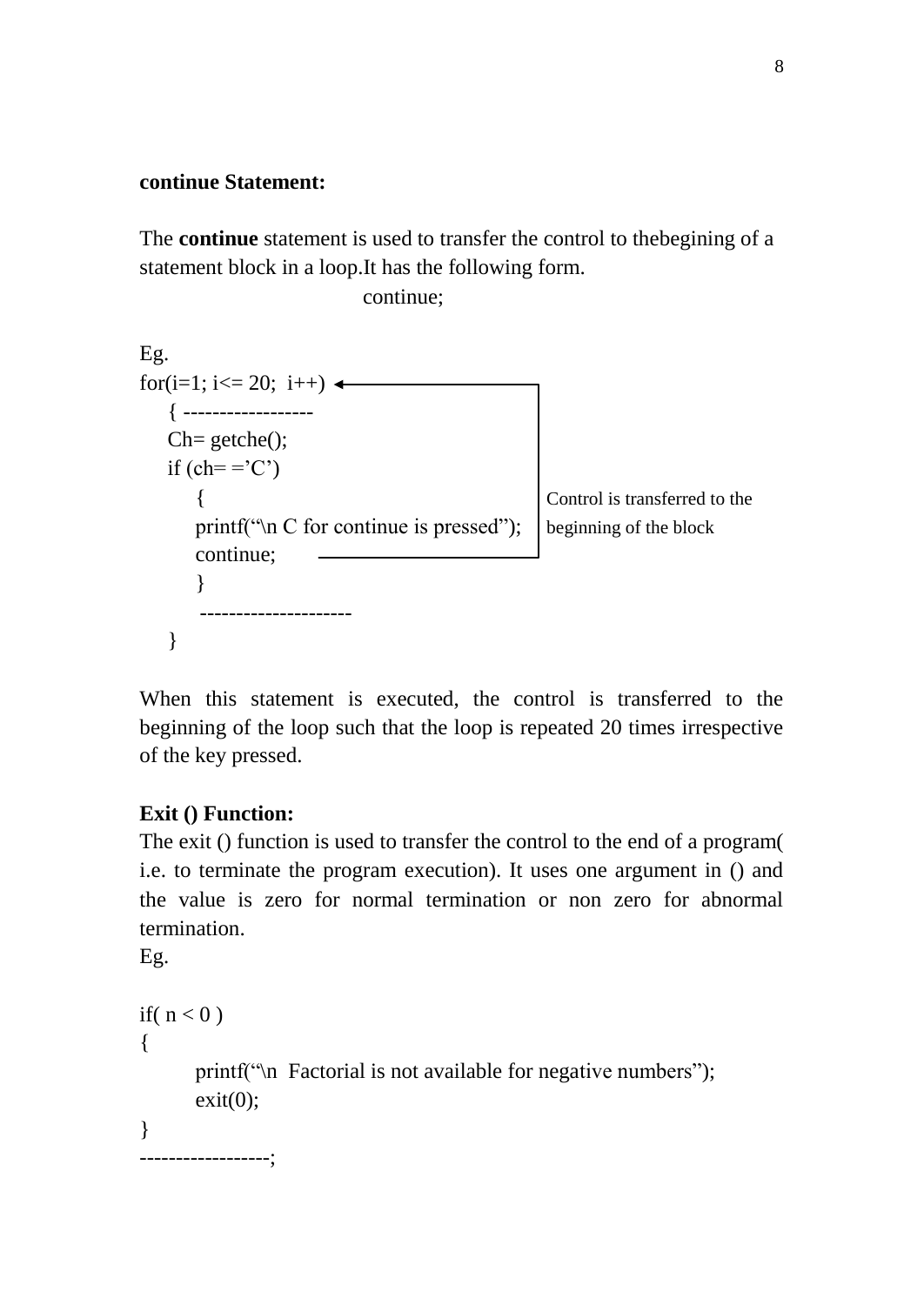Note that the program execution is terminated when the value of the variable n is negative.

#### **Return statement:**

The keyword **return** is used to return any value from the function called. This statement terminates the function and returns a value to its caller. The **return** statements may also be used to exit from any function without returning any value. The **return** statement may or may not include an expression. The general format of using **return** statement is given below:

> return; /\* without expression \*/ return(expression) /\* with expression \*/

The above expression can be an integer value, a float or a char, this depends on the data type of the function declared.

**Ex:** Explain the functions of the following statements in C.

- i) break
- ii) return
- iii) continue

#### **OR**

In what situations will you use a 'break' statement and a 'continue' statement? Explain with an example.

**Solution:** The uses of 'return', 'break' and 'continue' statements are given below:

**Return statement:** The keyword **return** is used to return any value from the function called. This statement terminates the function and returns a value to its caller. The **return** statements may also be used to exit from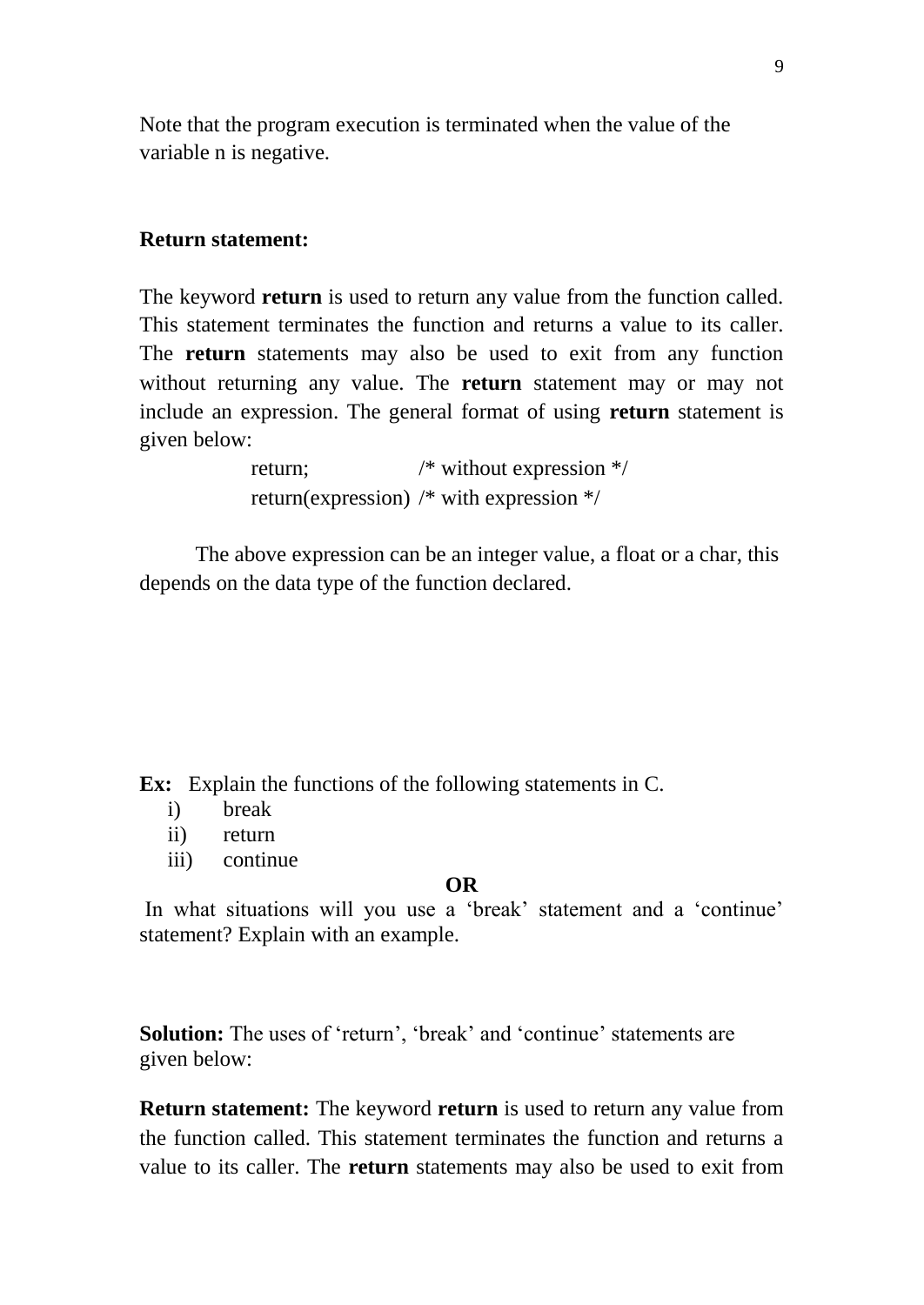any function without returning any value. The **return** statement may or may not include an expression. The general format of using **return** statement is given below:

> return; /\* without expression \*/ return(expression) /\* with expression \*/

The above expression can be an integer value, a float or a char, this depends on the data type of the function declared.

**break statement:** The break statement causes an immediate exit from the innermost loop structure or to exit from a switch. It can be used within a for, while, do-while, or switch statement.

 $\triangleright$  If we need to come out of a running program immediately without letting it to perform any further operation in a loop, then we can use break control statement.

The general format of the break statement is:

### **break;** <Enter>

Following program segment is written to explain the use of break with while loop structure:

```
#include<stdio.h>
main( )
{
   int i, value;
   i=0;
   while(i<=10){
          printf("Enter a number\n");
          scanf("%d",&value);
          if value = = \theta || value < \theta)
          \{printf("Zero or negative value found.\n");
                 break;
          }
          i++;
```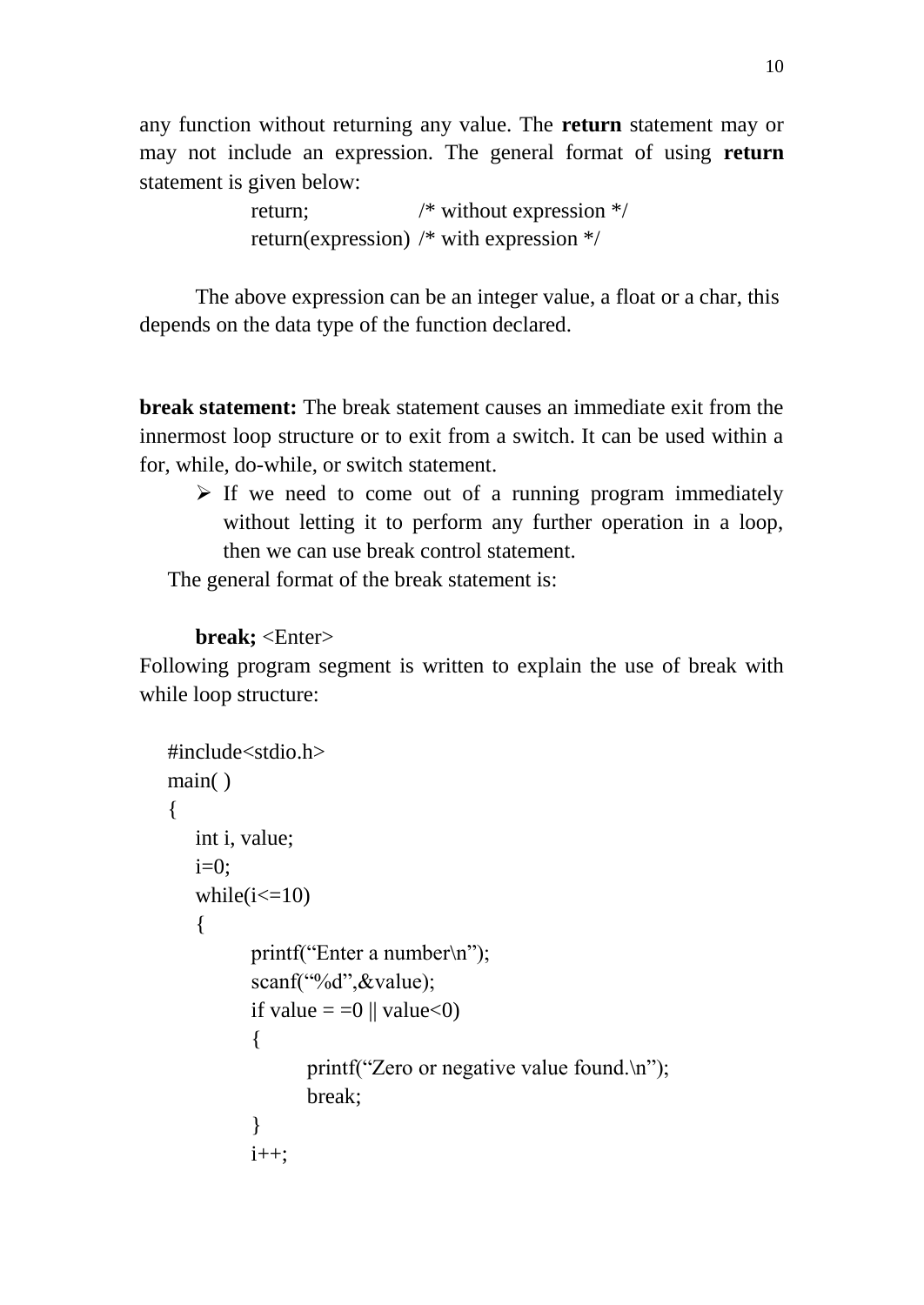} }

The above program segment processes only the positive integers. Whenever the zero or negative value is found the program will display the message "Zero or negative value found" as an error and it will not execute the loop further.

**continue statement:** In some programming situations we want to take the control to the beginning of the loop, bypassing the statements inside the loop, which have not yet been executed. The keyword **continue** allows us to do this. When the keyword **continue** is encountered inside any C loop control automatically passes to the beginning of the loop.

A **continue** is usually associated with an **if**. As an example, let"s consider the following program.

```
main( )
{
   int i, j;
   for (i=1; i<=2; i++){
          for (i=1; i<=2; i++){
                if(i = j)continue;
                printf("\n%d %d\n",i,j);
          }
   }
}
The output of the above program would be:
```

```
1 2
2 1
```
Note that when the value of **i** equals that of **j**, the **continue** statement takes the control to the for loop(inner) bypassing rest of the statements pending execution in the **for** loop(inner).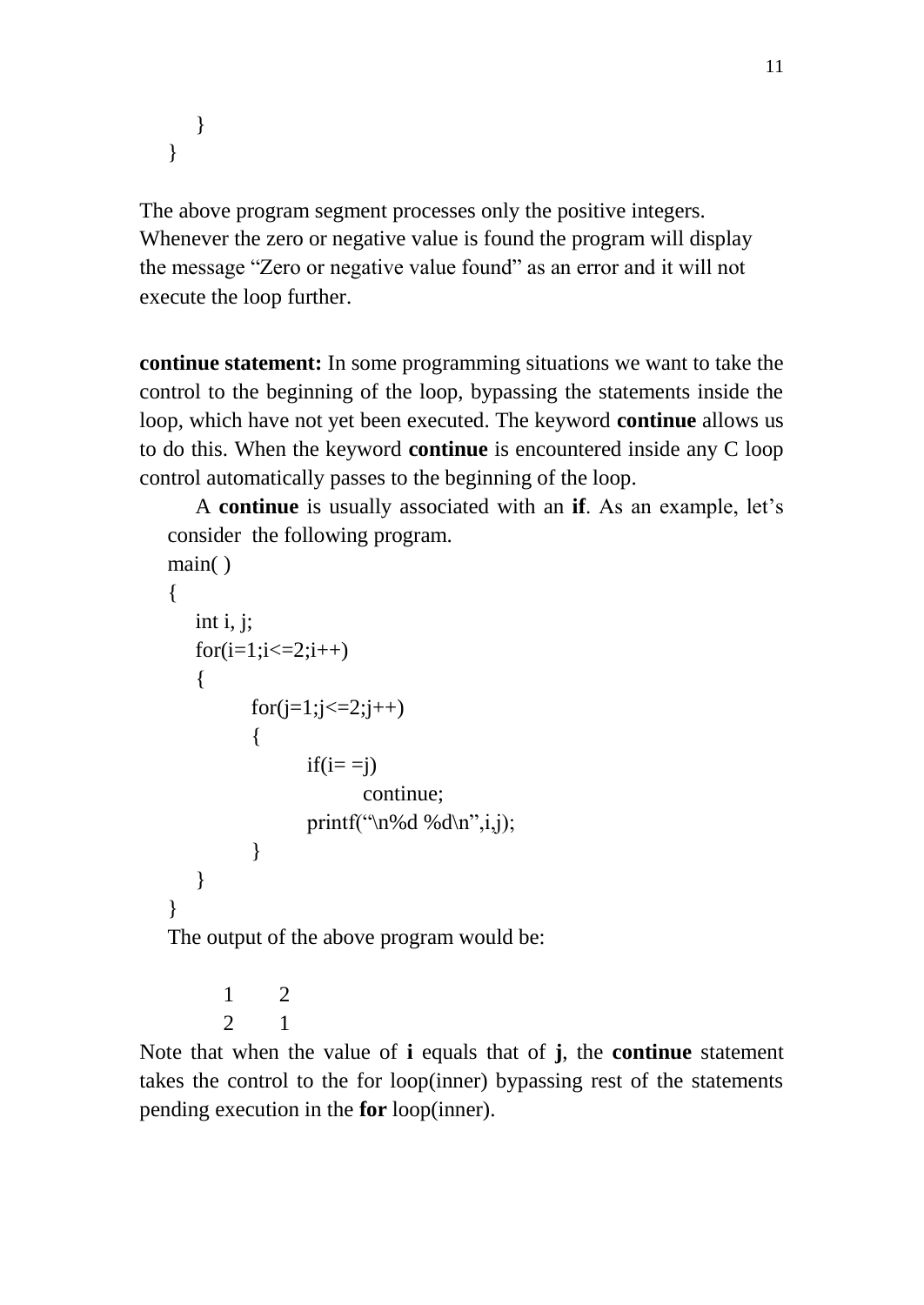**Ex:** What are the uses of the following in C?

(i) break (ii) continue

## **Solution:**

- (i) **break:** A **break** statement is used to terminate the execution of a statement block. The next statement which follows this statement block will be executed. The keyword is **break**. When a **break** statement is executed in a loop, the repetition of the loop will be terminated.
- (ii) **continue:** A **continue** statement is used to transfer the control to the beginning of a statement block. The keyword is **continue**. When a **continue** statement is executed in a loop, the execution is transferred to the beginning of the loop.

**Ex:** What is the similarity between break and continue statements?

**Solution:** Both break and continue are jump statements.

**Ex:** What is the function of break statement in a while, do-while or for loop?

**Solution:** If a break statement is included in a while, do-while or for loop, then control will immediately be transferred out of the loop when the break statement is encountered. This provides a convenient way to terminate the loop if an error or other irregular condition is detected.

**Ex:** Why the use of the goto statement should generally be avoided in a "C" program?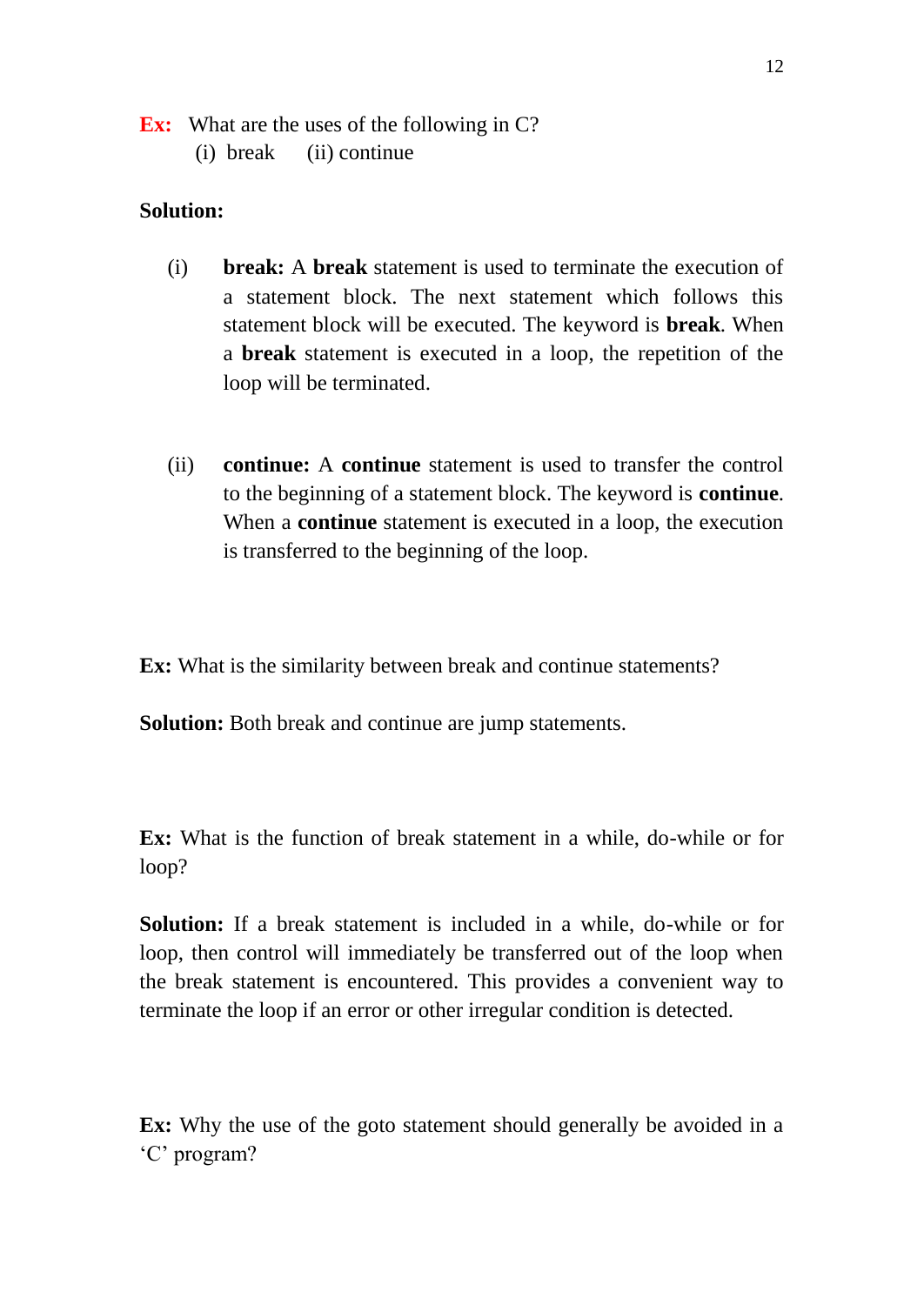**Solution:** The structured feature in 'C' requires that the entire program be written in an orderly, and sequential manner. For this reason, use of the goto statement should generally be avoided in a "C" program.

**Ex:** Differentiate between break and exit( ).

**Solution:** break just terminates the execution of loop or switch in which it is written, whereas as exit( ) terminates the execution of the program itself.

**Q.** Distinguish between the **break** and **continue** statements in C.

**Solution:** The differences between the **break** and **continue** statements in C are listed below:

| break statement                                                                                   | continue statement           |  |  |
|---------------------------------------------------------------------------------------------------|------------------------------|--|--|
| 1. A <b>break</b> statement is used $\vert$ 1. A <b>continue</b> statement is                     |                              |  |  |
| to terminate the execution of used to transfer the control                                        |                              |  |  |
| a statement block. The next to the beginning of a                                                 |                              |  |  |
| statement which follows this statement block.                                                     | The                          |  |  |
| statement block will be keyword is <b>continue</b> .                                              |                              |  |  |
| executed. The keyword is                                                                          |                              |  |  |
| break.                                                                                            |                              |  |  |
| 2. When a <b>break</b> statement is $\begin{bmatrix} 2 \\ 2 \end{bmatrix}$ When a <b>continue</b> |                              |  |  |
| executed in a loop, the statement is executed in a                                                |                              |  |  |
| repetition of the loop will be $\vert$ loop, the execution is                                     |                              |  |  |
| terminated.                                                                                       | transferred to the beginning |  |  |
|                                                                                                   | of the loop.                 |  |  |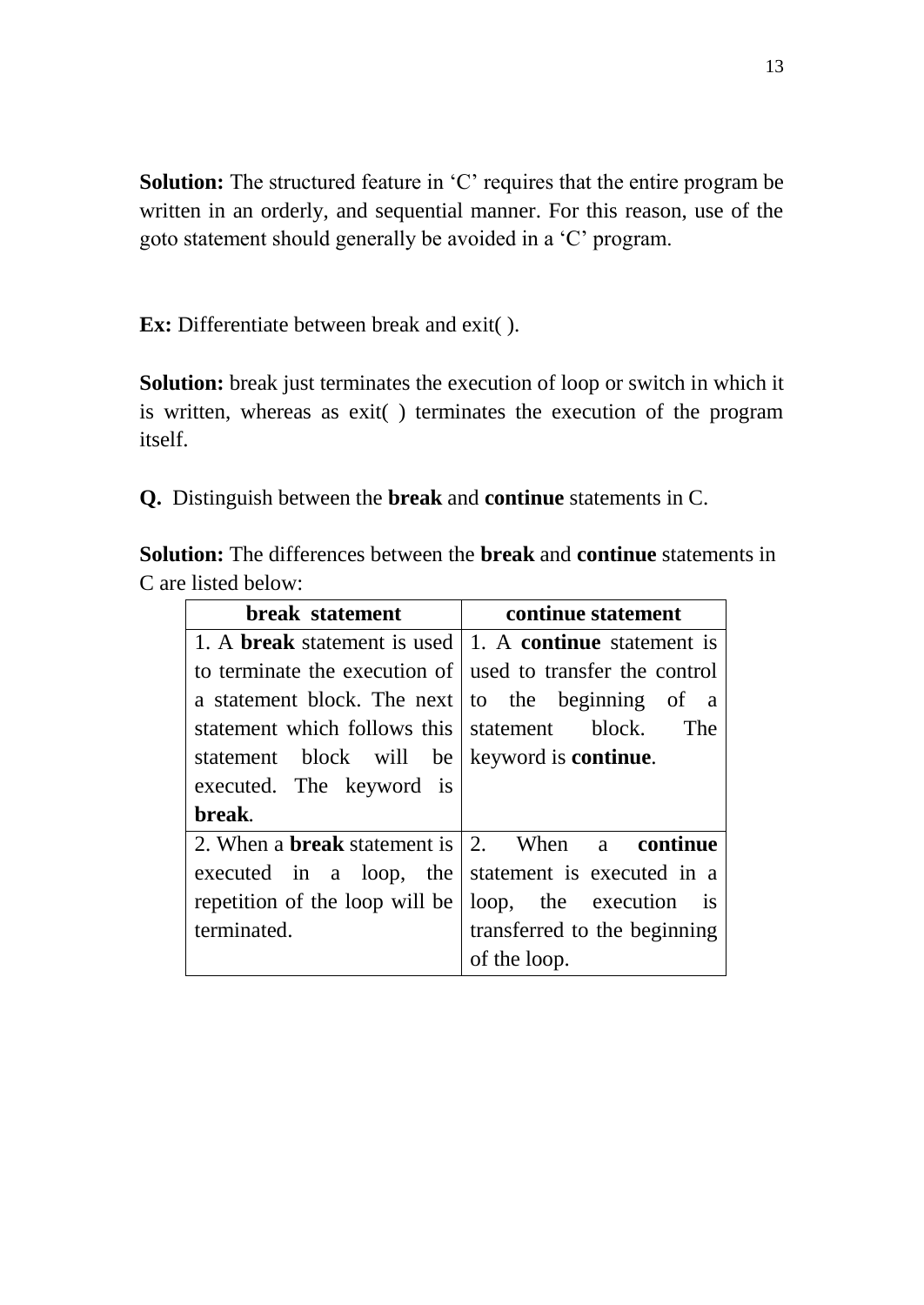**Q.** What are the differences between **break** and **exit( )** function.

**Solution:** The differences between break and exit( ) function are shown below:

| break statement                                                  | exit() function               |
|------------------------------------------------------------------|-------------------------------|
| 1. A <b>break</b> statement is used   1. An $exit()$ function is |                               |
| to terminate the execution of used to terminate the              |                               |
| a statement block. The next execution of a C program             |                               |
| statement which follows this permanently.                        |                               |
| statement block will be                                          |                               |
| executed.                                                        |                               |
| 2. It is used in a program as                                    | It is a built-in function and |
| break;                                                           | used/called<br>with<br>1S     |
|                                                                  | necessary argument as         |
|                                                                  | exit(0);                      |

**Q.** Write a program to calculate the sum of digits of a given 5 digit number.

## **Solution:**

```
/* Sum of digits of a 5 digit number \frac{*}{ }#include<stdio.h>
#include<conio.h>
main()
{
      int num, a, n;
      int sum=0; /*sum initialised to zero as otherwise it will contain a 
                   garbage value */
      clrscr();
      printf("\nEnter a 5-digit number ");
      scanf("%d",&num);
      a=num%10; /*last digit extracted as remainder */
      n=num/10; /*remaining digits*/
      sum=sum+a; /*sum updated with addition of extracted digit */
      while(n!=0)
```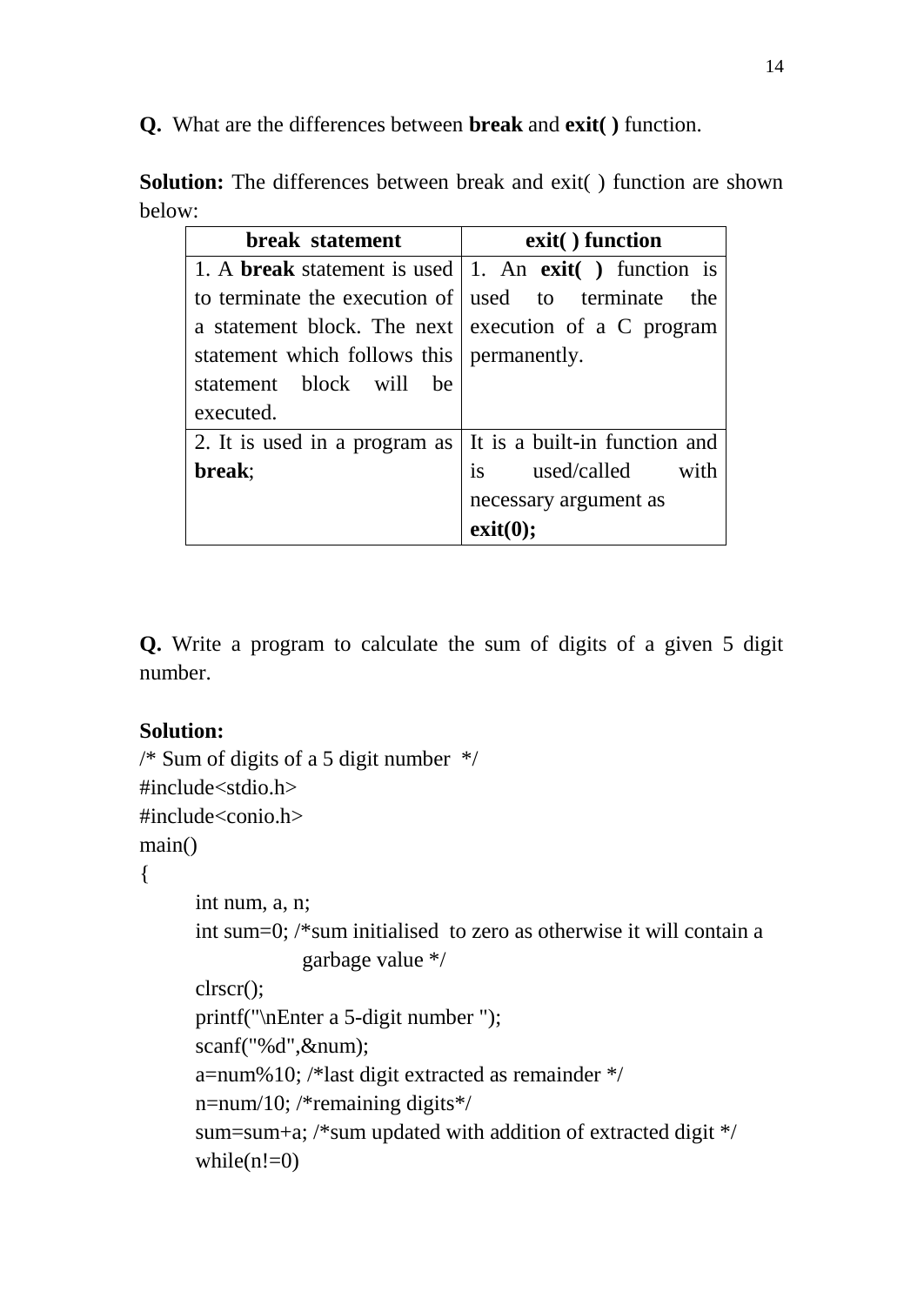```
{
a=n\%10; /* 4th digit */
n=n/10;
sum=sum+a;
}
printf("\nThe sum of the 5 digits of %d is %d",num, sum);
printf("\n\n\nPress any key to exit...");
getch();
return;
```
}

**Q.** Write a program to print first n prime numbers using while loop.

## **Solution:**

```
/* Generate first n prime numbers */
#include<stdio.h>
#include<math.h>
main()
{
      int n,num,d,t,count;
      printf("How many primes are required? ");
      scanf("%d",&n);
     printf("%d\n\ranglen",n);
      printf("First %d primes are:\n");
     printf("%5d",2); /* 2 is the first and only even prime number */ count=1;
      num=3; /* now start from 3 and test only odd numbers */
     while(count<n)
      {
           t=sqrt(num);
          d=2;
          whiled \leq t) {
               if(num\%d==0) break;
               d++; }
          if(d>t)
```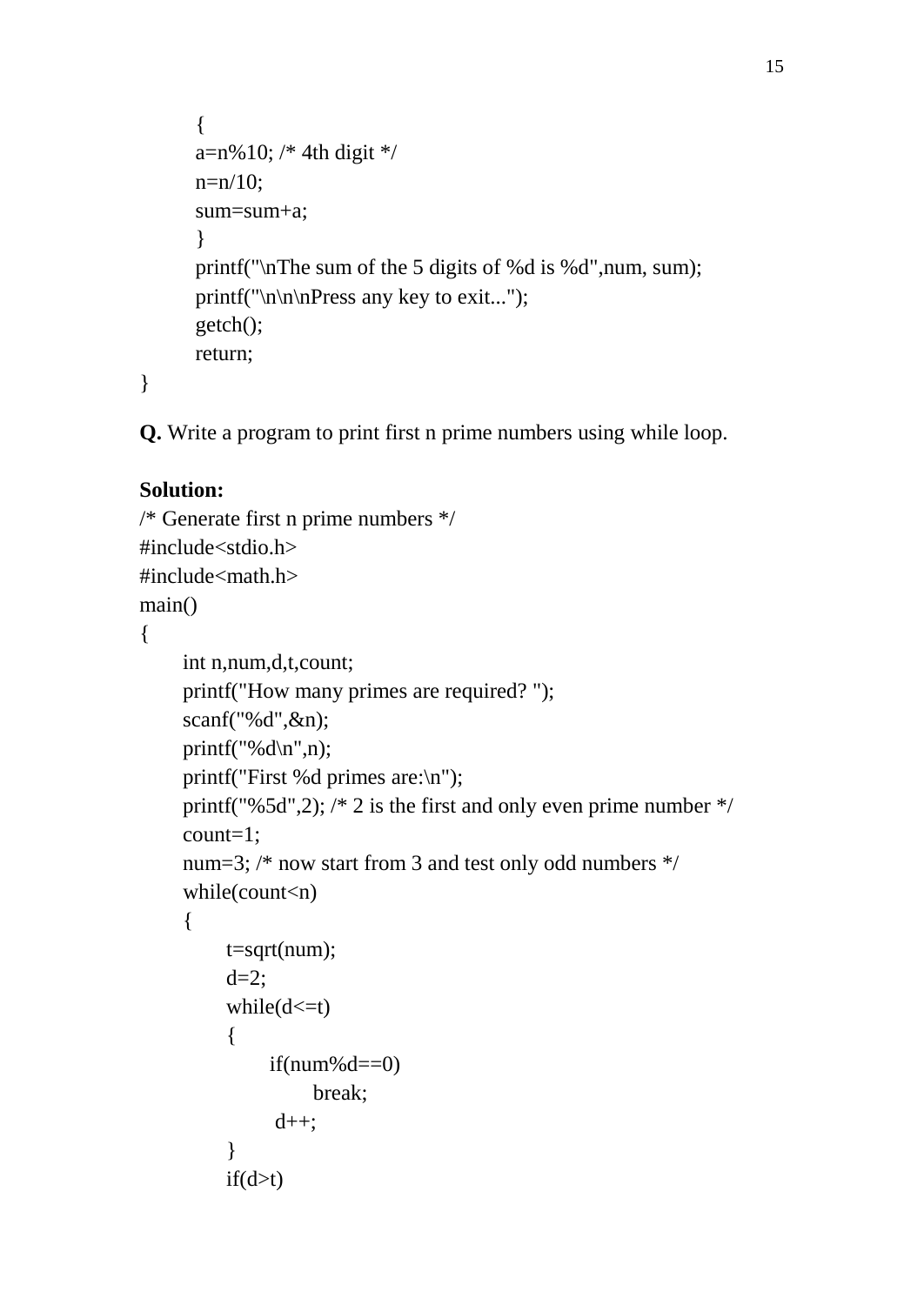```
 {
             printf("%5d",num);
             count++;
 }
        num+=2;
     }
}
```
## **RUN:**

How many primes are required? 50

First 50 primes are:

 2 3 5 7 11 13 17 19 23 29 31 37 41 43 47 53 59 61 67 71 73 79 83 89 97 101 103 107 109 113 127 131 137 139 149 151 157 163 167 173 179 181 191 193 197 199 211 223 227 229

**Q.** Give an alternative for multiple **if** statement in C.

**Solution:** A **switch** statement can be used as an alternative for multiple **if** or nested **if** statements.

Consider the following example:

```
if(n == 1)y = 1+x;else
      if(n == 2)y = 1+x/n;else
            if( n = 3)
                  y = 1 + pow(x,n);else
                  y = 1 + n * x;The above program can also be written using a switch statement.
switch(n)
{
      case 1: y = 1 + x;
            break;
      case 2: y = 1 + x/n;
```
break;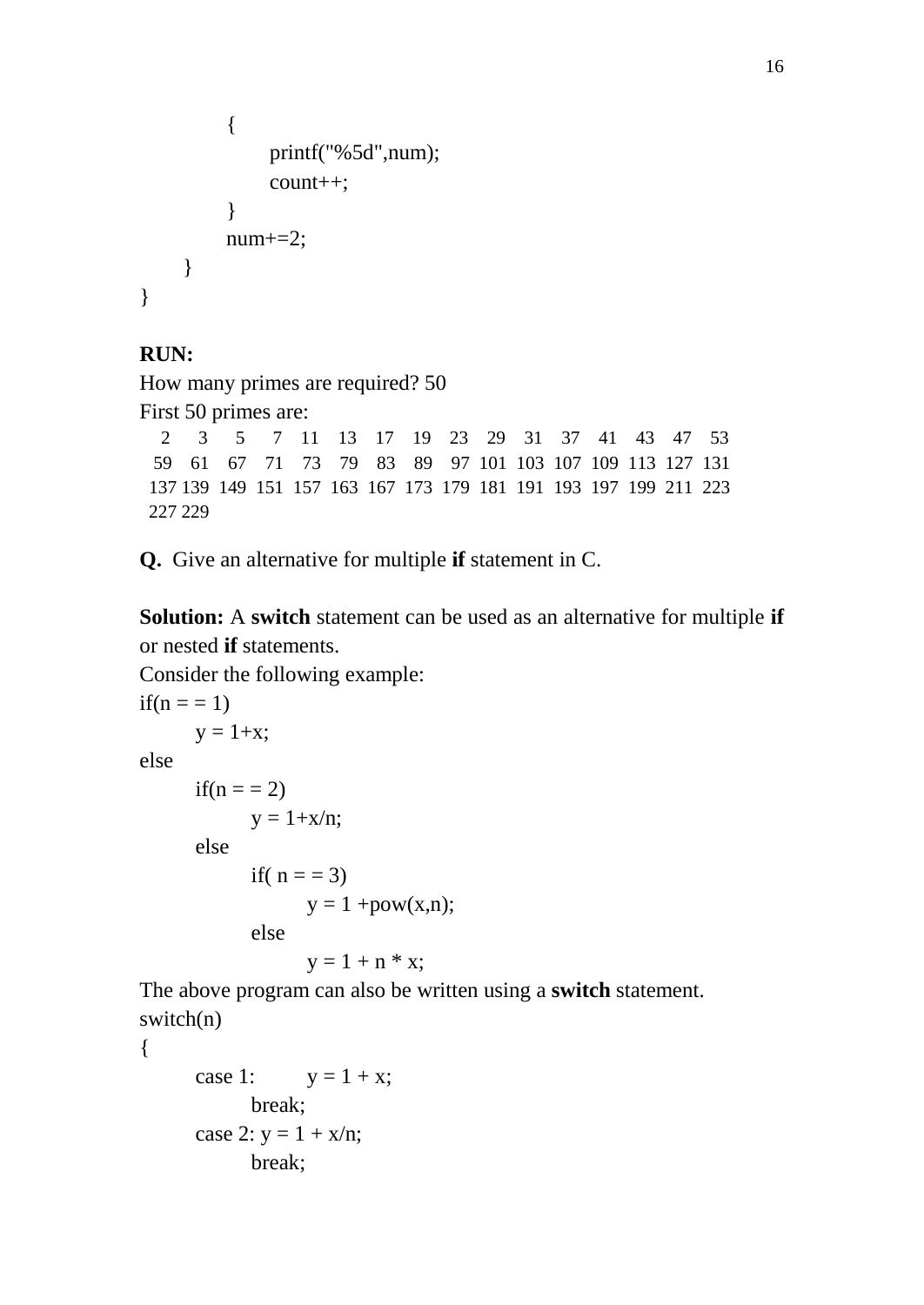```
case 3: y = 1 + pow(x, n);break;
      default: y = 1 + n * x;
            break;
}
```
**Q.** Write a C program, which accepts a number and prints the sum of digits of this number.

## **Solution:**

```
/* Accept a number and sum up the digit */
/* for example, 173456=1+7+3+4+5+6=26 */
#include<stdio.h>
main( )
{
      int n, rem, quo, sum=0;
      printf("Enter a integer number: \n");
      scanf("%d",&n);
      while(n>0){
            rem=n%10;
            quo=n/10;
            sum=sum+rem;
            n=quo;
      }
      printf("The sum of digit of digits which you entered is = 
      %d",sum);
}
```
#### **Q.** What is the use of **break** statement?

**Solution:** A **break** statement is used to transfer the control to the end of a statement block. The next statement, which follows this statement block, will be executed. Consider the following example. for( $i = 1$ ;  $i \le n$ ;  $i$ ++)